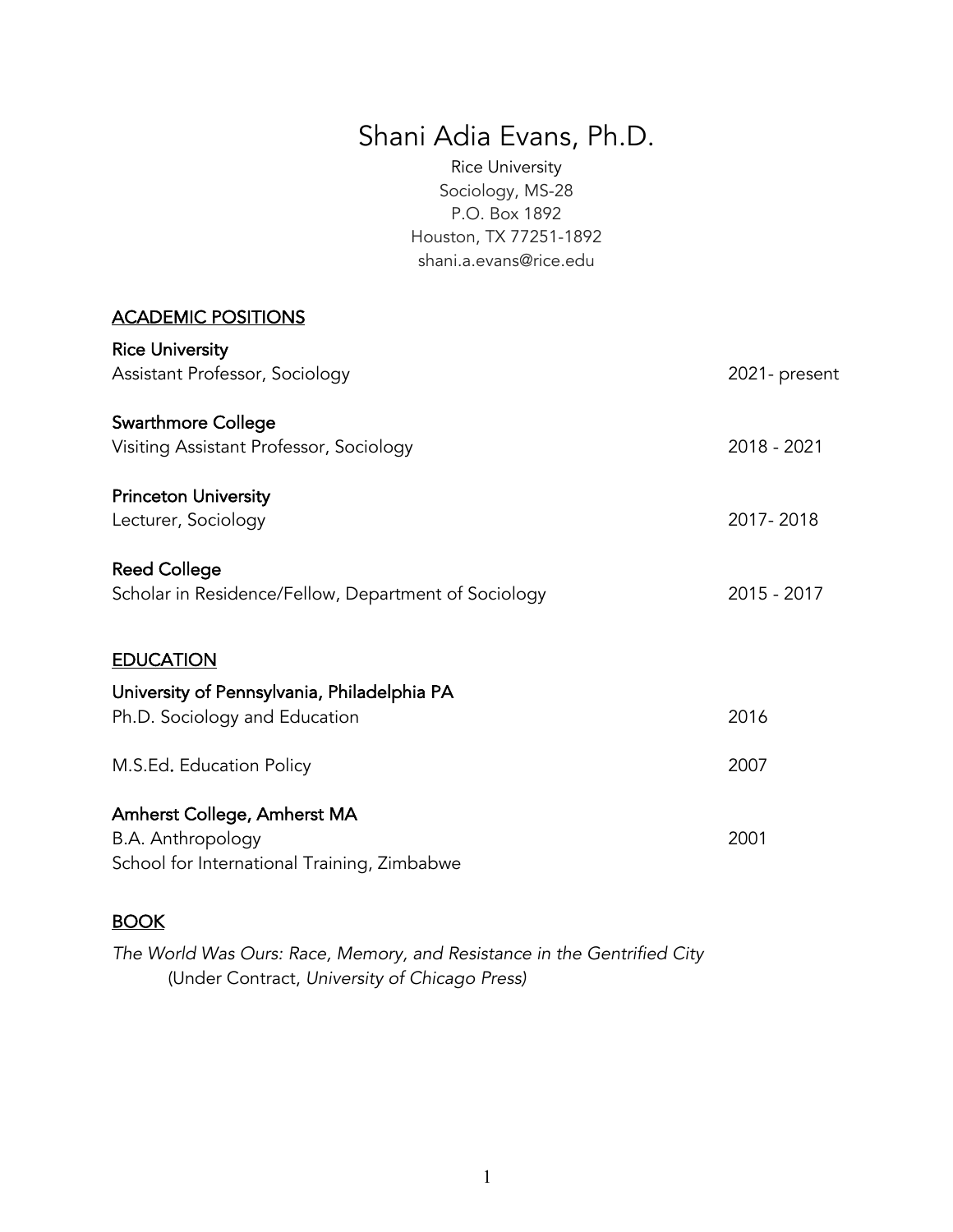#### PUBLICATIONS

- Evans, Shani Adia. 2021. "I Wanted Diversity, But Not So Much: Middle Class White Parents, School Choice, and the Persistence of Anti-Black Stereotypes." *Urban Education*
- Evans, Shani Adia. 2020. "*Black Bourgeois: class and sex in the flesh* by Candice M. Jenkins" (Review) *Ethnic and Racial Studies*
- **Evans, Shani Adia**. 2020. "When Schools Choose: Evaluation and Inequality in Education." *Sociological Quarterly* 61(3)*:*1-21.
- Bader, Michael; Annette Lareau; Shani Adia Evans. 2019. "Talk on the Playground: The Neighborhood Context for School Choice." *City and Community* 18(2):483-508.
- Lareau, Annette; **Shani Adia Evans**; April Yee. 2016. "The Rules of the Game and the Uncertain Transmission of Advantage: Middle-class Parents' Search for an Urban Kindergarten." *Sociology of Education* 89(4):279-299.

 Reprinted in Jeanne H. Ballentine, Joan Z. Spade, and Jenny M. Stuber (eds.), *Schools and Society: A Sociological Approach to Education*. Sixth Edition. Thousand Oaks, Sage. 2018.

#### WORKS IN PROGRESS

- "Social Class, Taste, and College Choice: The Limited Appeal of Institutional Prestige" (In Preparation)
- "I'm not selling! Aggressive Real Estate Solicitation and Belonging in Black Neighborhoods" (In Preparation)

#### FELLOWSHIPS, GRANTS, AND AWARDS

- 2019 Engaged Scholarship Research and Teaching Grant, Lang Center for Civic and Social Responsibility
- 2015-17 Consortium for Faculty Diversity in Liberal Arts Colleges Dissertation and Postdoctoral Fellowships (Reed College)
- 2014 Spencer/National Academy of Education Dissertation Fellowship
- 2014 American Sociological Association Minority Fellowship
- 2014 American Educational Research Association Dissertation Fellowship (Declined)
- 2014 Gertrude and Otto Pollak Summer Research Fellowship
- 2013 National Science Foundation Doctoral Dissertation Improvement Grant
- 2010-13 Institute of Education Sciences Predoctoral Fellowship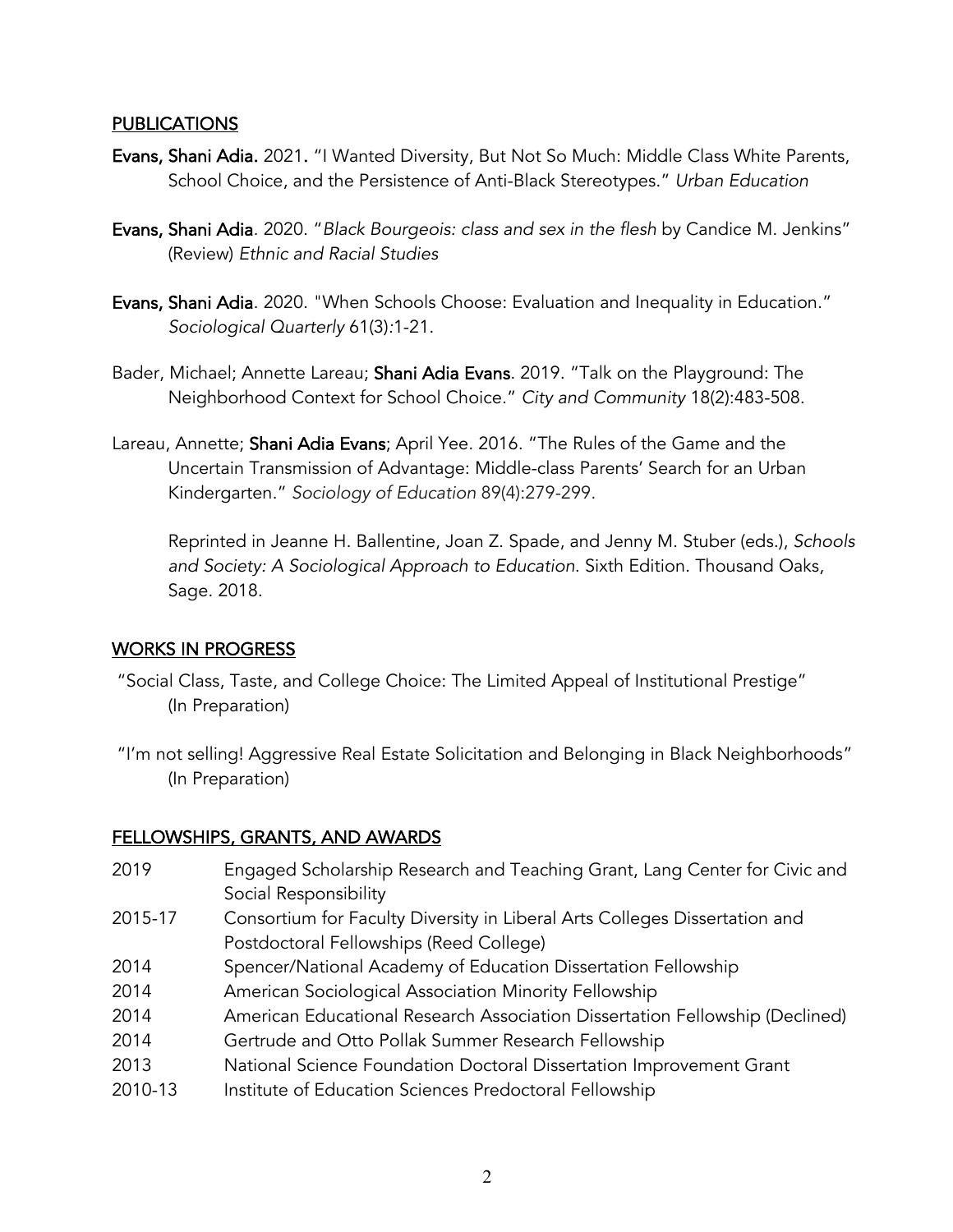## CONFERENCE PRESENTATIONS

 Shani Adia Evans. "From Homeplace to White Space" *American Sociological Association*. August 2020.

 Shani Adia Evans. "Black Experiences in Portland Oregon," *Association of Black Sociologists*. New York, NY. August 2019.

 Shani Adia Evans. "Elite Averse: College Guidance in Working Class High Schools,"  *New Approaches to Cultural Capital*. *American Educational Research Association*. New York, NY. April 2018.

**Shani Adia Evans**. "High-Achieving Students and College Choice: Questioning the Universal Appeal of Elite Status." *American Sociological Association*. Montréal, Canada. August 2017.

Shani Adia Evans. "I Just Heard It's Good: Student Perceptions of the Higher Education Status Hierarchy and College Choice." *American Sociological Association*. Chicago, IL. August 2015.

 Shani Adia Evans. "The Admissions Process at a Selective High School." *American Sociological Association*. San Francisco, CA. August 2014.

**Shani Adia Evans**. "I wanted diversity…but not so much:" Urban white middle class parents choosing schools. American Sociological Association. New York, NY. August 2013.

Annette Lareau, **Shani Adia Evans**, and April Yee. "The Power and Limits of Cultural Capital." *American Sociological Association*. Las Vegas, NV. August 2011.

 Michael Bader, Annette Lareau, and Shani Adia Evans. "Dealing with the Reality of the Situation:" White Parents and the Perpetuation of Racial Segregation*." Eastern Sociological Society*. Philadelphia, PA. February 2011.

**Shani Adia Evans**, Clarisse Haxton, Holly Maluk, Eva Gold, Tracey A Hartmann. "High School Reform in Philadelphia: School Choice, Transition Supports and Small High Schools" *American Anthropological Association*. Philadelphia, PA. December 2009.

 Eva Gold, Holly Maluk, Cecily Mitchell, Shani Adia Evans, Elaine Allard. "High School Reform in Process: How School Choice, Academic Expectations, and Immigrant/ ELL Status Affect the High School Experience in Philadelphia." *Ethnography in Education Forum*. Philadelphia, PA. February 2009.